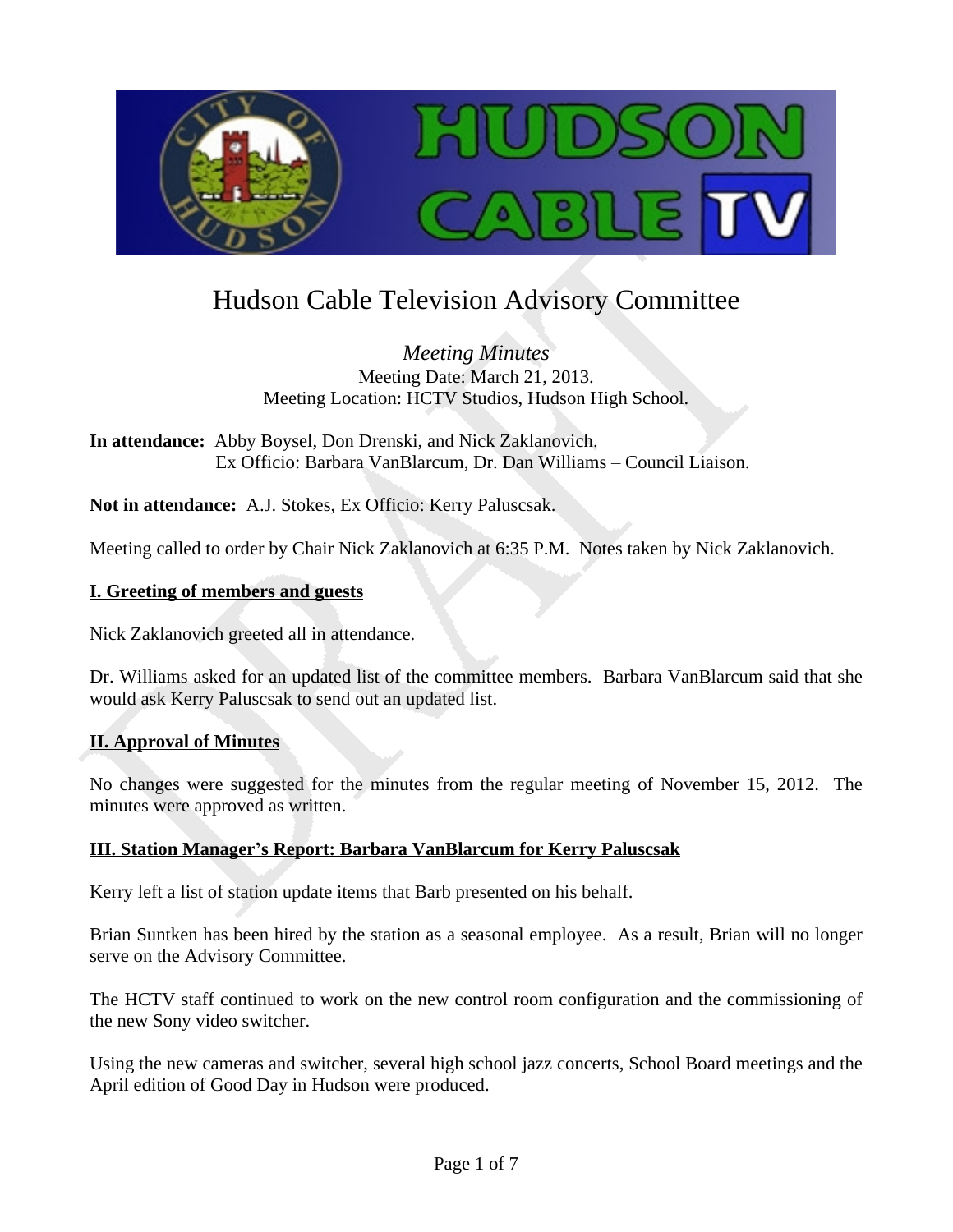## **III. Station Manager's Report: Barbara VanBlarcum for Kerry Paluscsak, continued**

The station will be looking at production opportunities for spring sports that are held in Hudson Memorial Stadium. Details on what will be covered will come later.

Nick added that the TRIAX wiring internal to the school building was installed on February 18, 2013. In excess of 6,000 feet of cable was installed that day. Extensive help in that effort was supplied by the maintenance and custodial staff of the Hudson Schools. Their assistance was a tremendous help in the wiring effort.

Kerry and Dan Gerbracht have been working on terminating the new cabling. The cabling between the studio and the sound booth in the auditorium is complete. The wiring that was installed between the auditorium and the gymnasium and the Media Center still needs to be terminated. The installed and terminated wiring to the Auditorium allowed the station to use the new high-definition cameras to record the Jazz Festival event that took place on March 16.

## **IV. CAP ACT Update – Barbara VanBlarcum for Kerry Paluscsak**

Kerry left a list of CAP Act update items that Barb presented on his behalf.

The current version of the CAP Act died in committee as the last Congress ended. The CAP Act must be reintroduced in the new session of Congress. The A.C.M. (Alliance for Community Media) and the American Community Television are both looking for new congressional sponsors for the CAP Act legislation.

Several Ohio PEG centers will be meeting in early May 2013 to discuss possible action plans to promote and support the CAP Act in Ohio.

Nick added that the new 14<sup>th</sup> District Congressman, David Joyce, who replaced the retiring Steve LaTourette in Congress, was interviewed at the PTO Pancake Breakfast. Nick suggested that it would be a good idea to solicit Congressman Joyce's help in getting the CAP Act rolling again. Dr. Williams added that Mr. Joyce was closely aligned with Representative LaTourette and can most likely be counted on to continue to support legislation, such as the CAP Act, that the former Congressman strongly supported.

## **V. Public Access Update – Barbara VanBlarcum**

Barb reported that HCTV has some new acquired programming to offer. The "Drugless Doctor" series is presently under evaluation prior to airing on channel 15. A woman from the Gables of Hudson, a new assisted living facility in Hudson, has been in touch and is interested in producing programming related to Alzheimer's. The Western Reserve Cooking School may be producing programming in their location, since it is already set up for cooking demonstrations.

The Channel 17 Bulletin Board has also been busy with announcements from all types of organizations.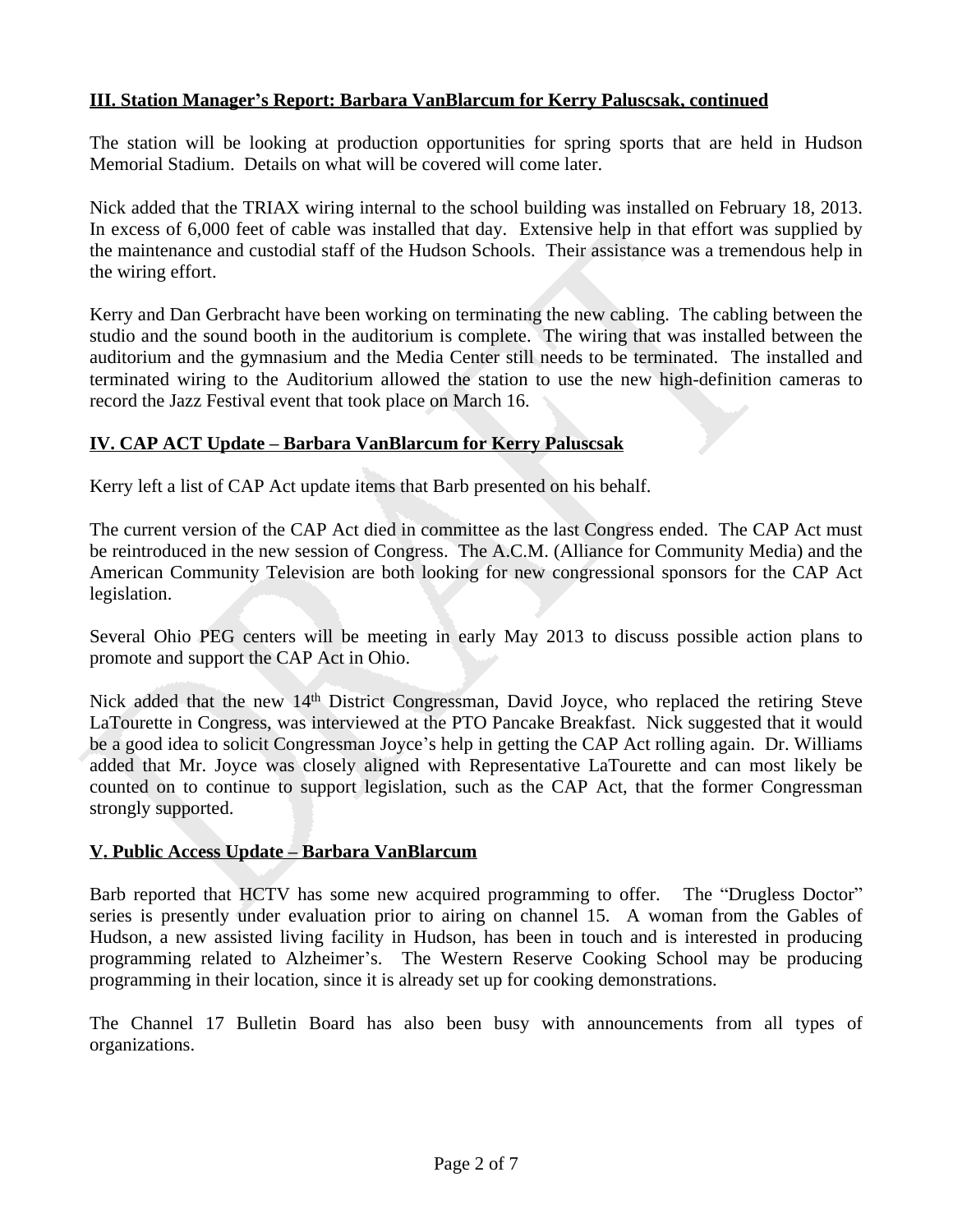## **V. Public Access Update – Barbara VanBlarcum, continued**

For future consideration, Dr. Williams said that he had received word that this year's Memorial Day parade will start 30 minutes earlier than it usually does. He did not know why there was change, but the new time will also impact the cemetery memorial service following the parade. Barb said that there were no plans in place for the coverage of the parade this year, but she assumes that coverage will be provided by HCTV.

#### **VI. Committee Direction & Future Course – All**

Nick updated the members in attendance on the recent changes in the committee's composition. Member Reed Stith did not reapply for another term when his term expired. Member Pat Simons has resigned her seat on the committee effective March 18, 2013 and Member Brian Suntken became an employee of HCTV during the week of March 11, so he can no longer serve on the committee while he is an employee.

Dr. Williams said that he would see that City Council announces the new opening on the committee. Nick said that he would contact former members in an attempt to get them to reapply. Nick also plans to ask the Hub-Times to publicize the committee openings. Kerry may have one or perhaps two citizens that could be interested in joining the group.

At the next committee meeting, elections were to occur for Chair and Vice Chair of the committee, but Dr. Williams suggested that any elections be postponed until a full seven member committee membership is in place.

Abby Boysel added that she felt that the previous direction & future course discussions could have been handled better and that we as a committee need to be more open to change. Failure to do so, said Abby, could result in the committee not excelling and growing as it should, or could.

The committee had discussed making a presentation to Council, outlining the direction and focus of the committee following the planning discussions that took place in 2012. Nick asked if those in attendance felt that we should proceed with making a Council presentation.

Dr. Williams responded that he felt that the department review that Kerry made at the February 26, 2013 Council Workshop was so recent that he recommended that any committee presentation wait until after Council has heard the other Workshop department reviews that have not yet been completed.

Dr. Williams said that he would check with Council on when they would like to hear from us concerning issues that were raised at the Workshop departmental review and that we should wait until then to proceed.

Abby added that the interviews that the committee conducted with key people in the community was an important endeavor that Council should be aware of, but that the information gained from those interviews was for the benefit of the committee to get a better understanding of the outreach of the station.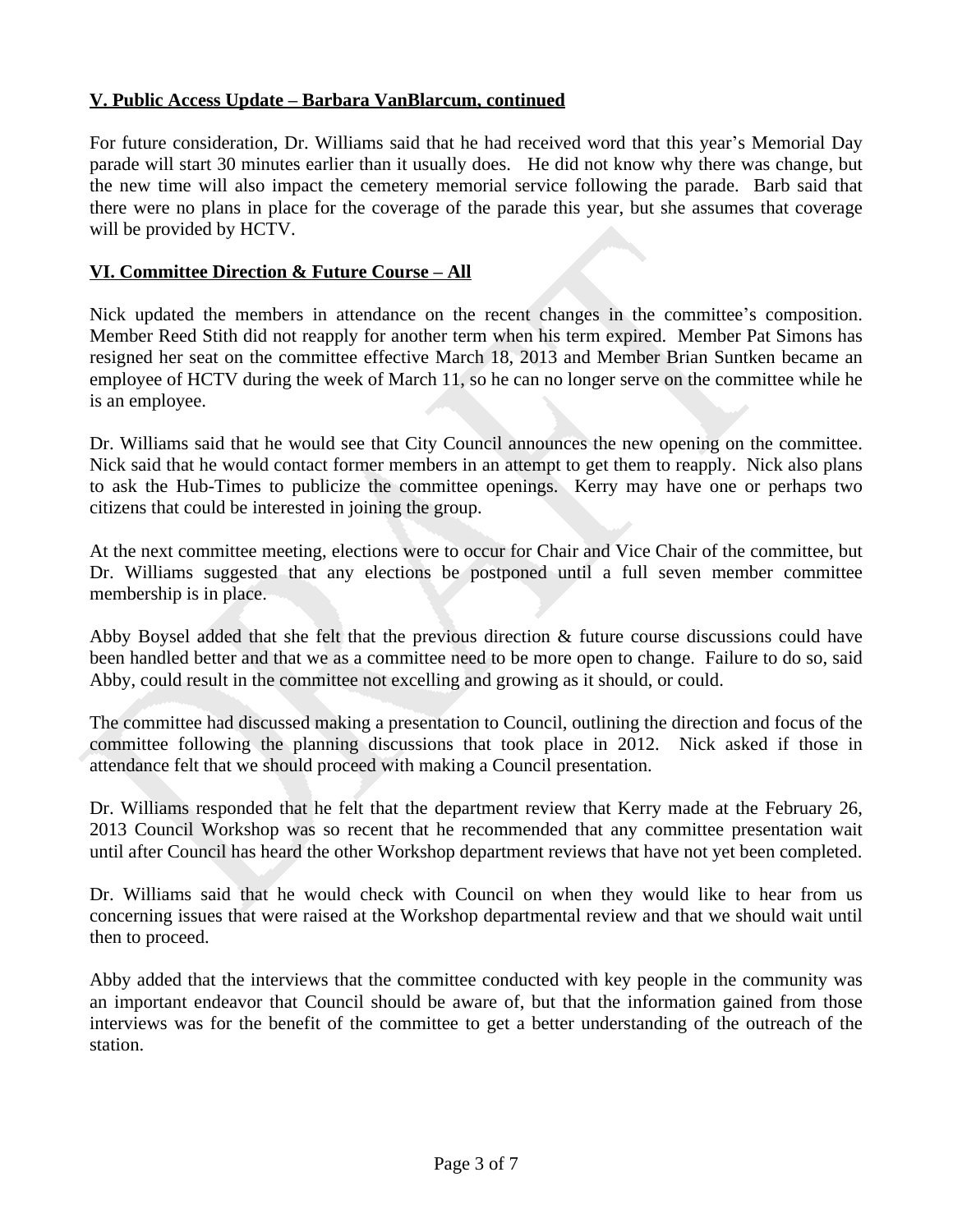## **VII. Community Organization Liaison**

Nick said that he has sent an updated and expanded list of community organizations to the members. The list contains sixty groups and organizations in town that could be contacted by the committee to promote HCTV's availability to those organizations. He asked those in attendance to look over the list and asked each member to select the top fifteen organizations that they felt would provide the most benefit from a visit from the committee members.

Abby asked that organizations that members are involved in, even if they are not in the top fifteen that are selected from the list, would be good candidates for presentations, since a member is already involved with that organization. Nick responded that any existing involvement would surely help in making that organization a candidate for a visit form the committee.

Abby also asked about a guide presentation that was put together in 2012 that could be used as a guide during the organization presentations. Nick said that he had a guidance speech already written and that he would e-mail the guidance speech to the members.

## **VIII. Committee Fund Raising Development –Nick Zaklanovich**

With Brian Suntken no longer on the committee, Nick said that we will develop a new team for fund raising research. Nick said that he still has the list of potential fund raising sources and has not had time to review and prioritize the candidates, but would try to do so before the May committee meeting.

Dr. Williams asked if it would be possible to coordinate the fund raising efforts with the community liaison visits and target groups that could provide funding, such as the Hudson Rotary recently has done.

He also added that Council, during the discussions of the Workshop meeting of February 26, indicated that they would like the committee to look for alternate funding sources, in the event something may happen to the Time-Warner franchise fees. Barb said that Kerry indicated that the chances of the franchise funds going away were very remote.

Dr. Williams suggested that if additional revenue could be garnered from city organizations, the payoff could be handsome. He suggested that organizations that already utilize the station should be the prime targets for funding requests, since they already use the station and the station facilities.

Abby asked if it she could collect donations while recording an event. Don Drenski added that he has been to children's dance events where personal video recording or photographing are not allowed during their event, but they do later sell recordings of the same event. Dr. Williams suggested that coverage of the Memorial Day parade may be a way to solicit funds from the American Legion post and other parade participants. Barb added that the Garden Club has donated funds following the recording of their events.

Abby asked about the churches that use Channel 15 to broadcast their services and events. She asked if we could write letters to those churches & organizations soliciting donations. Abby mentioned that she has raised funds for her church activities simply by sending out letters and asking for donations.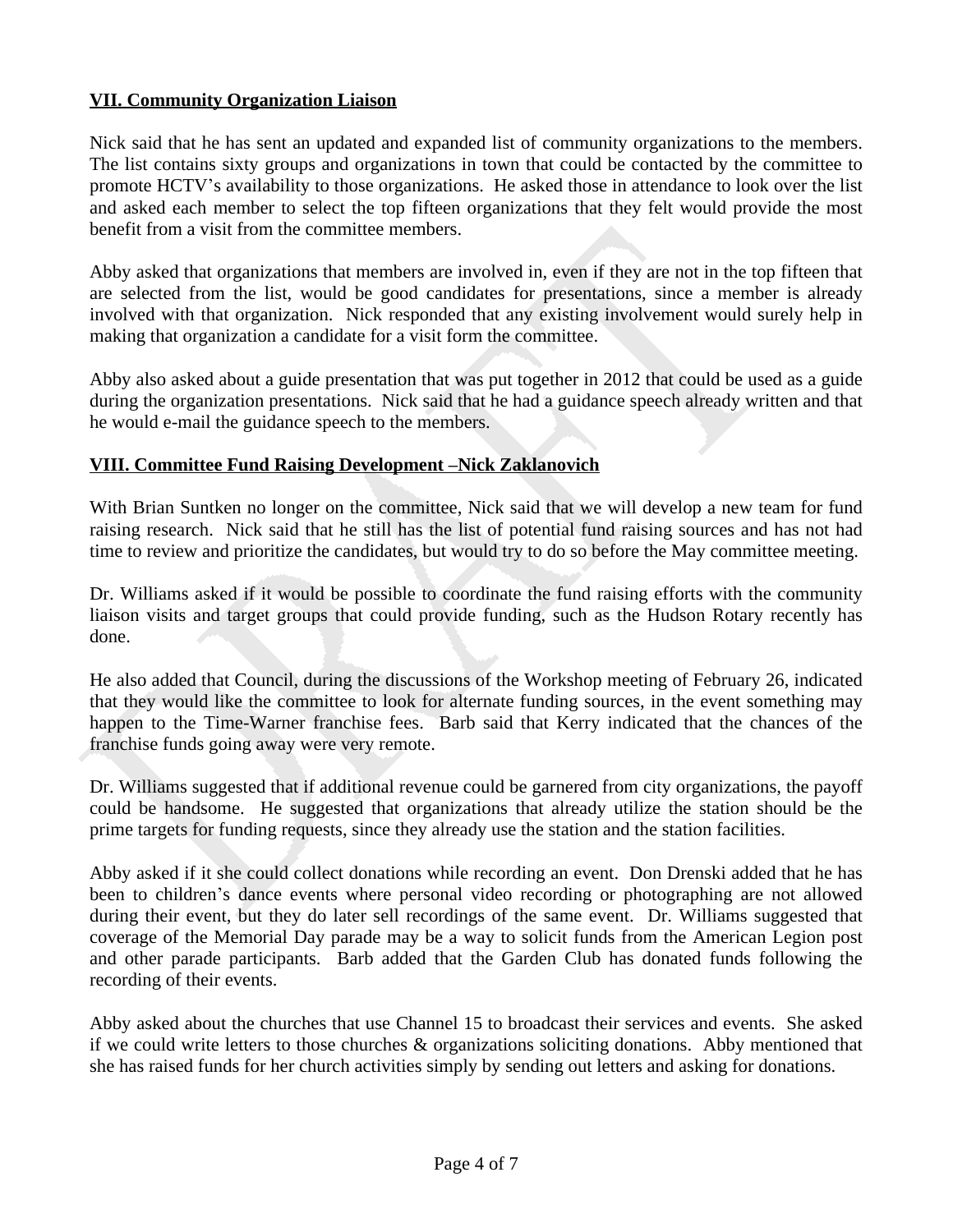# **VIII. Committee Fund Raising Development, continued**

Dr. Williams suggested that a donation scale would be a good idea, with the scale tied to the amount of publicity or resources provided by the station. Dr. Williams felt that many groups in the community could provide funding, if only they were asked. He said that merging fundraising and promotion together in the committee's outreach efforts may be the best future focus for the committee.

Barb said that donations from businesses in the community could also be solicited via a direct mail campaign. As an example, she sited The Learned Owl Book Shop as a donating business. She suggested that perhaps contacting businesses could bring forward donations.

Dr. Williams said that while contact letters would be a good starting point, a personal contact following the letter contact, such as the planned visits by the committee members to groups and organizations, may be the best way to generate donations.

The idea of a separate non-profit group, such as the Friends of the Hudson Parks and the Friends of EMS, may be a viable addition to the committee's efforts. Both of the "Friends of" groups mentioned are included under the Hudson Community Foundation umbrella. Perhaps a non-profit for the station could also use that same configuration to raise funding. Nick asked if Dr. Williams knew if any of the Park Board members also serve on the Friends of the Hudson Parks non-profit group. Dr. Williams said that to his knowledge, the board members are not involved with the non-profit group.

Nick asked about the recent donation from the Hudson Rotary, which did not pass through a non-profit group, but instead, was handled directly by the station. Dr. Williams agreed that such was the case and he did not see why that same type of fund raising could continue via the committee. Don asked if donations to the station that are being discussed would be tax deductable. Dr. Williams said that he thought that Jeff Knoblauch, City Finance Director, has indicated that donations to the City are deductable. He was not totally sure that was the fact, but it was suggested that we verify the suggestion of deducted contributions with Mr. Knoblauch.

## **IX. Previous Meeting Follow Up Discussions**

Nick reported that the PTO Pancake Breakfast took place three weeks ago and HCTV was there. The overall attendance at the event seemed to be the largest ever seen. HCTV had a good spot in the Commons area and the table garnered much more attention than what was received when the table was out in the lobby of the school. The staff manned the table, since none of the members except Nick were available to attend. Barb gathered eight viewer surveys for the questions that were asked at the 2012 event. Nick passed out the statistical analysis of the results of the surveys that Barb gathered.

Nick suggested that he may take the results from the nine surveys from 2013, combined them with the results of the 2012 surveys (73) and see how the statistics stack up in that configuration. Nick also went over the list of suggestions that were added on the back of a few of the completed surveys.

One of the suggestions: "suggest story book programs for children through the Hudson Library", seemed to elicit some excitement from the meeting attendees. Abby thought that story books for kids were a great idea. Barb added that copyright issues have been a concern in the past concerning story books.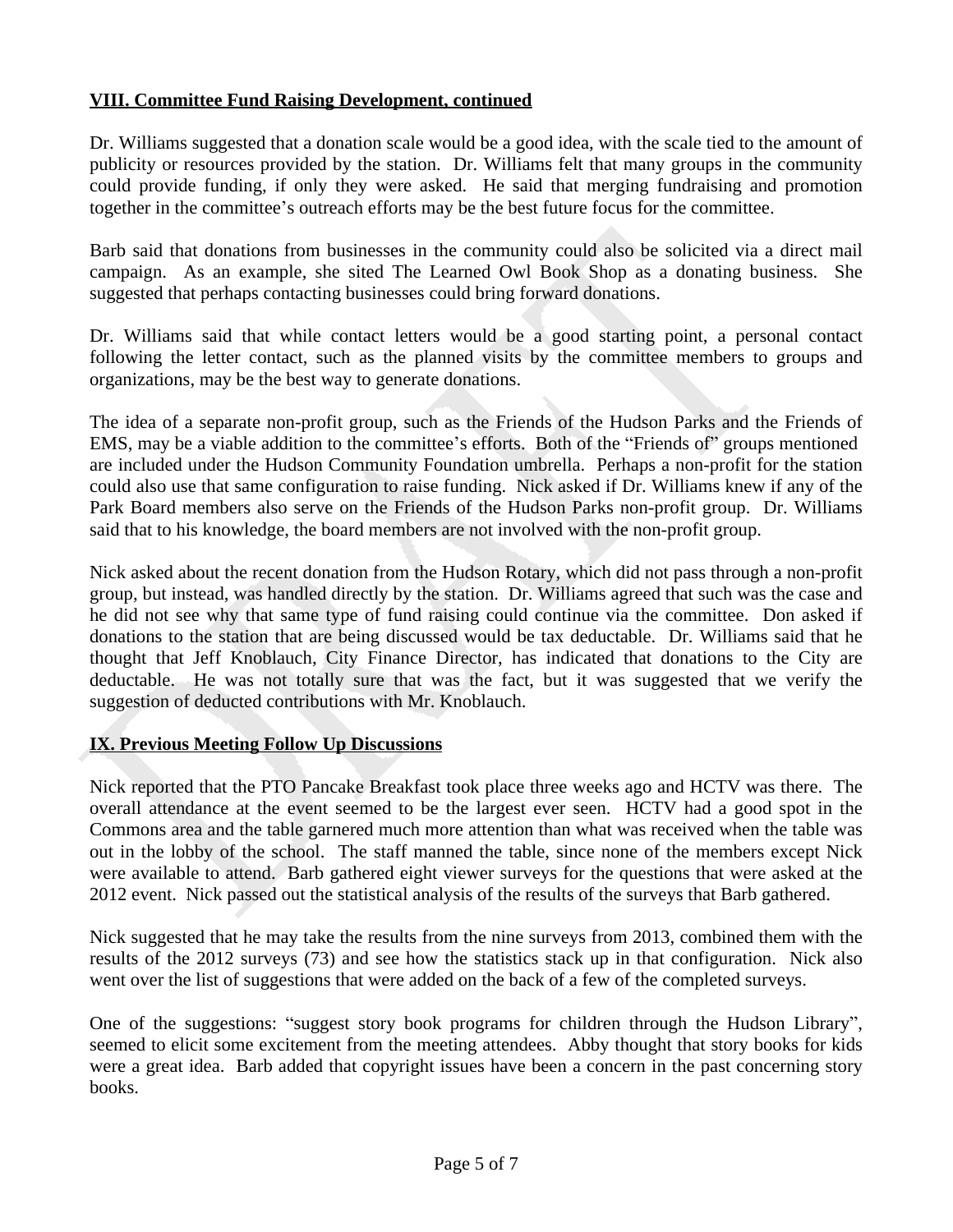## **IX. Previous Meeting Follow Up Discussions, continued**

Abby suggested that possibly students from Hudson and other area high schools could be asked about creating and presenting story books. Barb also suggested that there could be local writers and illustrators that would not have copyright issuers, but perhaps may be anxious to promote their creations via a story book program. Abby said that she would check with a person that she knows that may be able to contact some authors that may be interested in such a story book program.

Barb thought that perhaps one of the art instructors at the Hudson Middle School is making a video of his student's creations that may be of interest to the community. Dr. Williams asked about contacting Service Writing as a possible source. Barb said that she had been in touch previously about Ms. Banner's Service Writing class. She also said that the group would be convenient to interview or produce video, since they already attend the High School. Barb said that she would make contact to see if there could be a partnership that could be developed with the High School writers.

Barb also added that Broadcast journalism class was going to be revised in the coming school year, but that it was being run by the graphic arts teacher, so she suspected that the class would deal more with graphics, rather than video production. Barb said that many people that visit ask if the students use the HCTV facility, and are disappointed when they hear the answer is no, so it would be nice to get the students coming through again.

Don asked about help from interns. Barb responded that there is an intern from the University of Akron that is currently using the HCTV studio and equipment, but most of the intern's work is dedicated to short videos related to the school system. The intern works directly for Sheryl Sheatzley, Hudson Schools

Nick reported that a lot of video was shot at the Pancake Breakfast and he expects to have a program ready for presentation on the station shortly.

The station posted directional signs and was open to welcome guests during the Pancake Breakfast, but the small number of visitors was disappointing. Nick mentioned that Kerry was considering not opening the station to guests at next year's Pancake event.

Nick said that the Hudson Hub-Times has a new editor, named Andrew Adam. Nick suggested that the committee needs to start building a relationship with Mr. Adam, something that we did have with Mr. Hammerstrom, the previous editor

The Hudson Community Expo will take place on April 13, 2013 and the City plans to have a table at that event. This year, the event will be held from  $10 AM - 3 PM$  at the High School. Nick suggested that it would be a good idea for the members to devote some time to meeting with the public at the event.

Nick said that the idea of the Business Link program should get off the ground now that Basketball season is over. Nick will contact Mr. Chuck Wiedie, the City's Economic Development Director to try to get things rolling on starting the program.